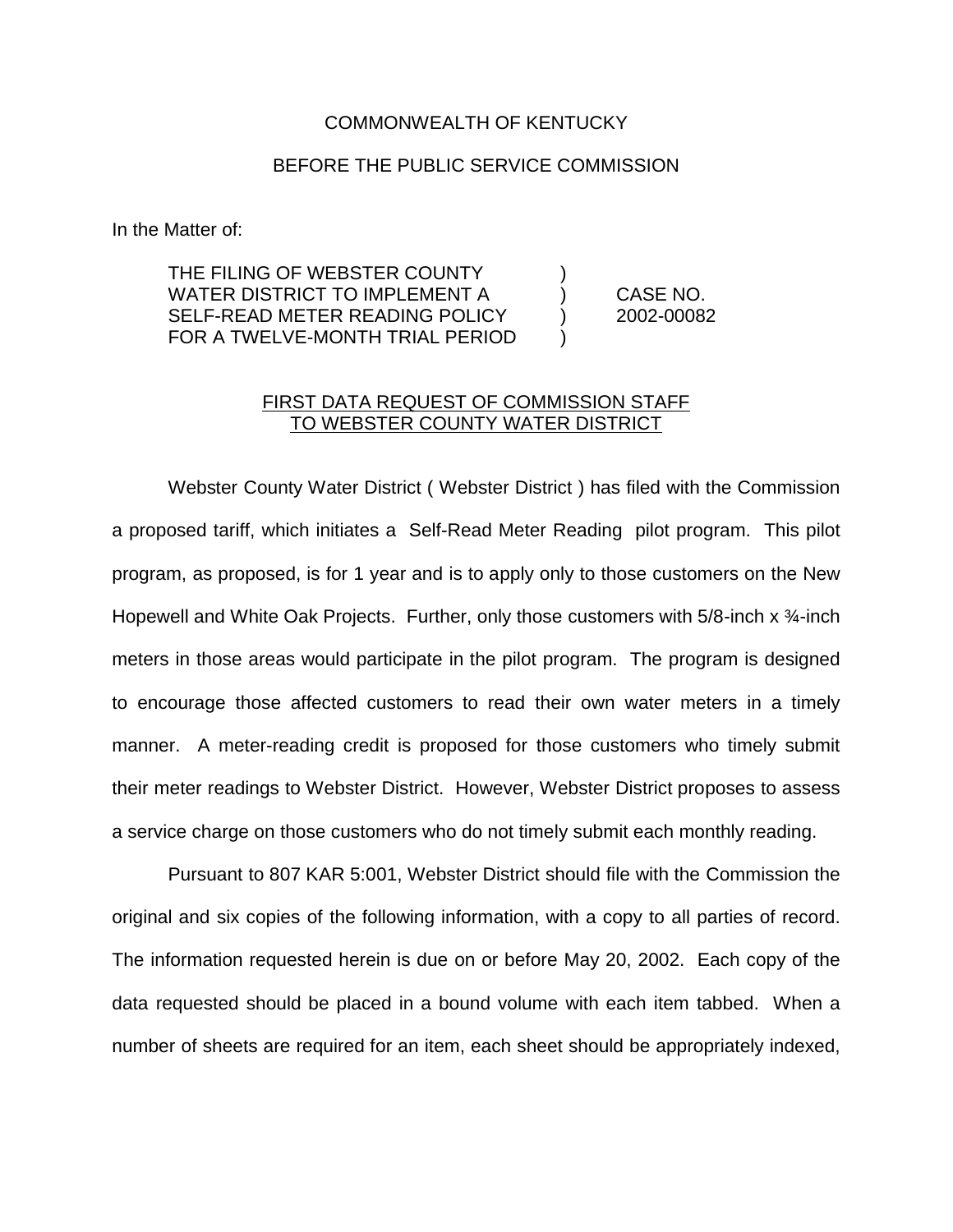for example, Item 1(a), Sheet 2 of 6. Include with each response the name of the person who will be responsible for responding to questions relating to the information provided. Careful attention should be given to copied material to ensure that it is legible. When information requested herein has been previously provided, in the format requested herein, reference may be made to the specific location of said information in responding to this information request. When applicable, the information requested herein should be provided for total company operations and jurisdictional operations, separately.

1. In the proposed pilot program, Webster District will apply the self-read meter reading policy to the New Hopewell and White Oak Projects.

a. Why were the New Hopewell and White Oak Projects selected for this pilot program?

b. How many customers will this pilot program affect?

c. Have these customers been notified of the proposed pilot program by a customer survey to see if they are in favor of this program?

d. Has this policy been publicized in the local media with a request for customer comment?

2. Explain why the proposed pilot program for the customers of the New Hopewell and White Oak Projects is mandatory rather than optional.

3. Is it correct that the cost of meter reading is built into the current rates of Webster District?

4. If a savings to Webster District is realized from the operation of the pilot program, how will these savings be passed on to the customers now and in the future?

-2-